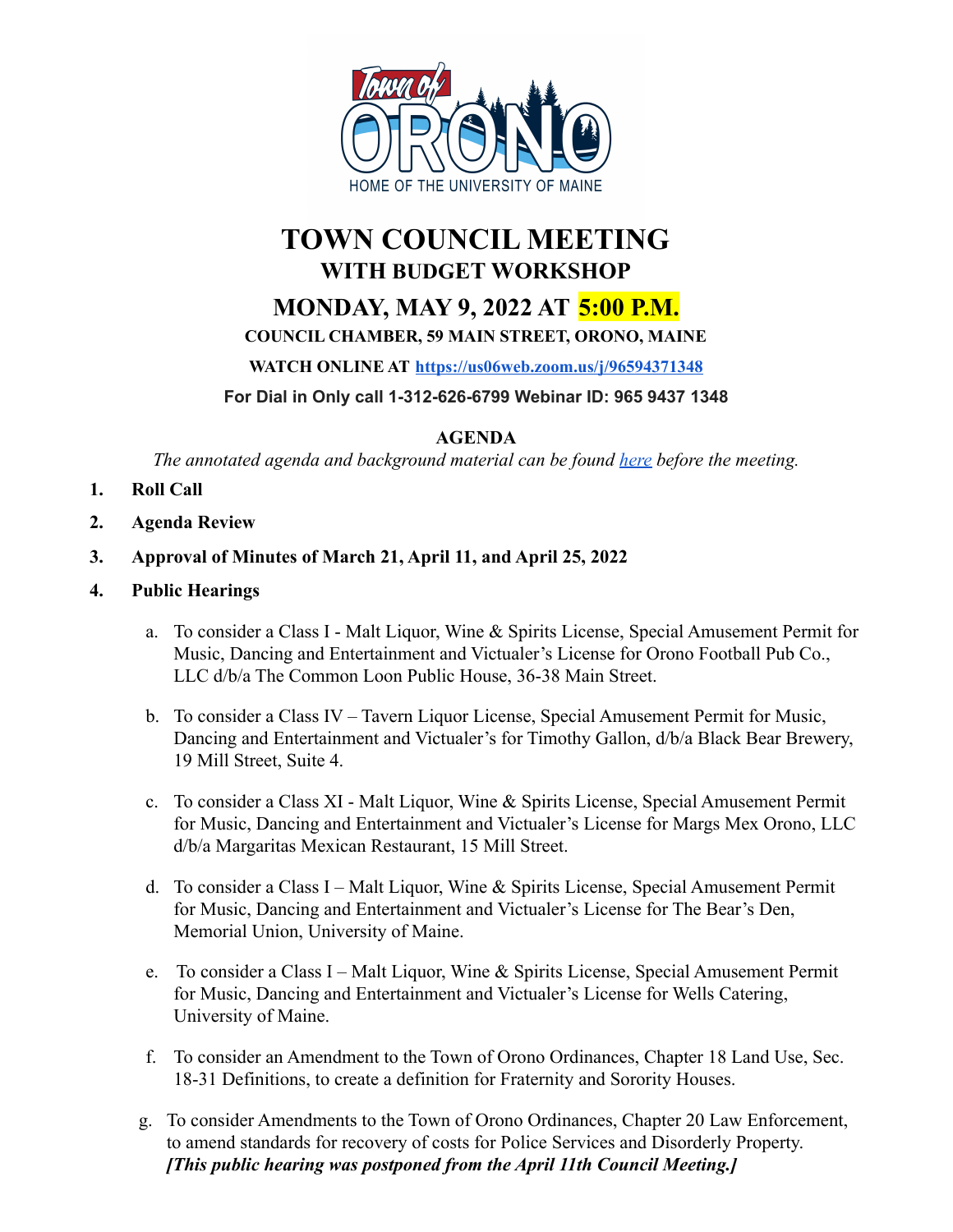#### **5. Acknowledgments by Council Members**

#### **6. Unfinished Business**

#### **7. Consent Agenda**

- Order 22-67 Order, approving a Class I Malt Liquor, Wine & Spirits License, Special Amusement Permit for Music, Dancing and Entertainment and Victualer's License for Orono Football Pub Co., LLC d/b/a The Common Loon Public House, 36-38 Main Street.
- Order 22-68 Order, approving a Class IV Tavern Liquor License, Special Amusement Permit for Music, Dancing and Entertainment and Victualer's for Timothy Gallon, d/b/a Black Bear Brewery, 19 Mill Street, Suite 4.
- Order 22-69 Order, approving a Class XI Malt Liquor, Wine & Spirits License, Special Amusement Permit for Music, Dancing and Entertainment and Victualer's License for Margs Mex Orono, LLC d/b/a Margaritas Mexican Restaurant, 15 Mill Street, conditioned upon approval from the Life Safety Officer.
- Order 22-70 Order, approving a Class I Malt Liquor, Wine & Spirits License, Special Amusement Permit for Music, Dancing and Entertainment and Victualer's License for The Bear's Den, Memorial Union, University of Maine.
- Order 22-71 Order, approving a Class I Malt Liquor, Wine & Spirits License, Special Amusement Permit for Music, Dancing and Entertainment and Victualer's License for Wells Catering, University of Maine.
- Order 22-72 Order, changing the time of the June 13, 2022 Regular Council Meeting from 7PM to 5PM.
- Order 22-73 Order, setting June 13, 2022 at 5:00 p.m. as the date for a public hearing to discuss the 2022-2023 Municipal, Capital and WPCF budgets.
- Order 22-74 Order, setting June 13, 2022 at 5:00 p.m. as the date for a public hearing to consider a Sewer Rate for FY2023.
- Order 22-75 Order, setting June 13, 2022 at 5:00 p.m. as the date for a public hearing to accept comments on the Proposed FY2023 Fee Schedule.
- Order 22-76 Order, setting June 13, 2022 at 5:00 p.m. as the date for a public hearing for reviewing the Orono Village Center District Development Program.
- Order 22-77 Order, setting June 13, 2022 at 5:00 p.m. as the date for a public hearing on the estimating and assessing of assessments upon all lots or property within the Village Center Tax District (Municipal District) and establishing a tax rate for Fiscal Year 2023. *(Recommendation for FY23 is \$0.00/\$1,000 taxable value)*
- Order 22-78 Order, proclaiming May 19, 2022 as the official day for the celebration of Arbor Day in the Town of Orono.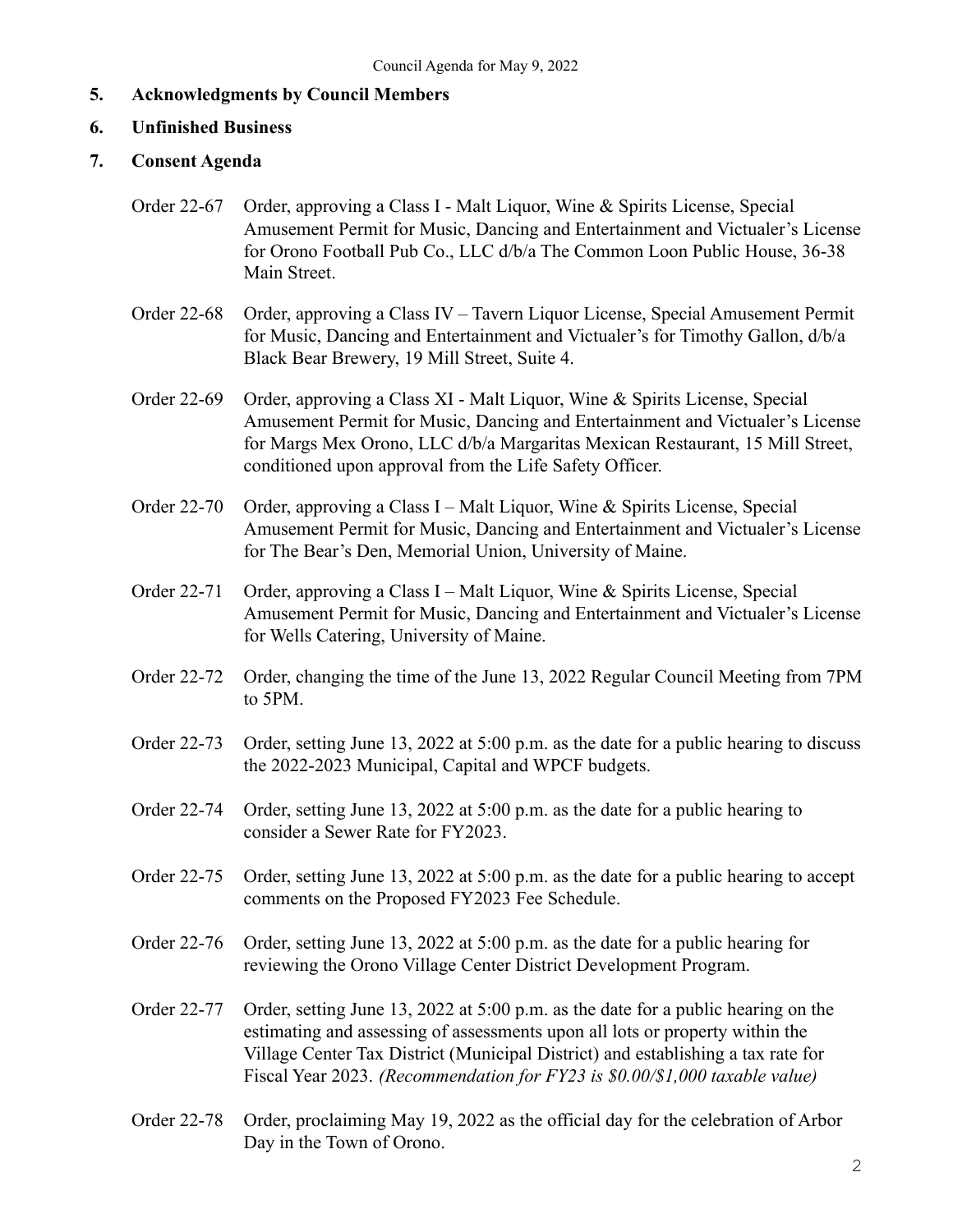- Order 22-79 Order, proclaiming the Month of June as Pride Month in the Town of Orono.
- Order 22-80 Order, proclaiming June 19, 2022 as Juneteenth in the Town of Orono.
- Order 22-81 Order, appointing/re-appointing the following Board/Committee Members:
	- **●** *Board of Appeals***:** Dennis Cross (3-year term, associate seat: expiring 2025)
	- **●** *Trails Committee***:** Glen Koehler and Jim Rose (3-year terms: expiring 2025)
	- **●** *Tree Board***:**

Kenneth Fergusson and Jason Clarke (3-year terms, regular member seats: expiring 2025 and Cindy Blease (3-year associate seat, filling an umpired term until April 2024)

Order 22-82 Order, appointing Council Members to the following standing Council committees:

| Finance & Operations | <b>Community Development</b>                | <b>Comp Plan Implementation</b> |
|----------------------|---------------------------------------------|---------------------------------|
| Tom Perry (Chair)    | Geoff Wingard (Chair)                       | Meghan Gardner (Chair)          |
| Leo Kenney           | Tom Perry                                   | Cheryl Robertson                |
| Meghan Gardner       | Sonja Birthisel                             | Geoff Wingard                   |
|                      | Rob Laraway                                 | Rob Laraway                     |
|                      | Leo Kenney                                  |                                 |
|                      | $\Gamma_{\text{rel}}$ . The set of $\Gamma$ |                                 |

**Environment** Cheryl Robertson (Chair) Sonja Birthisel

- Order 22-83 Order, acknowledging the date of June 14, 2022 as the date of the State Primary and RSU#26 Budget Validation Referendum Election and setting the hours of voting as 7:00 a.m. to 8:00 p.m. and the polling place as the Council Chambers for Ward 1, Precincts 1, 2 & 3.
- Order 22-84 Order, changing the hours that the Registrar will accept registrations of applicants who appear in person as follows: On the last five business days before the June 14, 2022 State Primary and RSU#26 Budget Validation Referendum Election, from 7:30 a.m. to 5:30 p.m. [MRSA 21A, Sec. 122.6.A (2) and (8)].
- Order 22-85 Order, approving the Town Clerk's appointment of Belle Ryder, Angela Kohtala, and Judith Sullivan as Wardens, and Patricia Davis, Danielle Nightingale, and Cynthia Smith as Deputy Wardens for the June 14, 2022 State Primary and RSU#26 Budget Validation Referendum Election for Ward 1, Precincts 1, 2 & 3.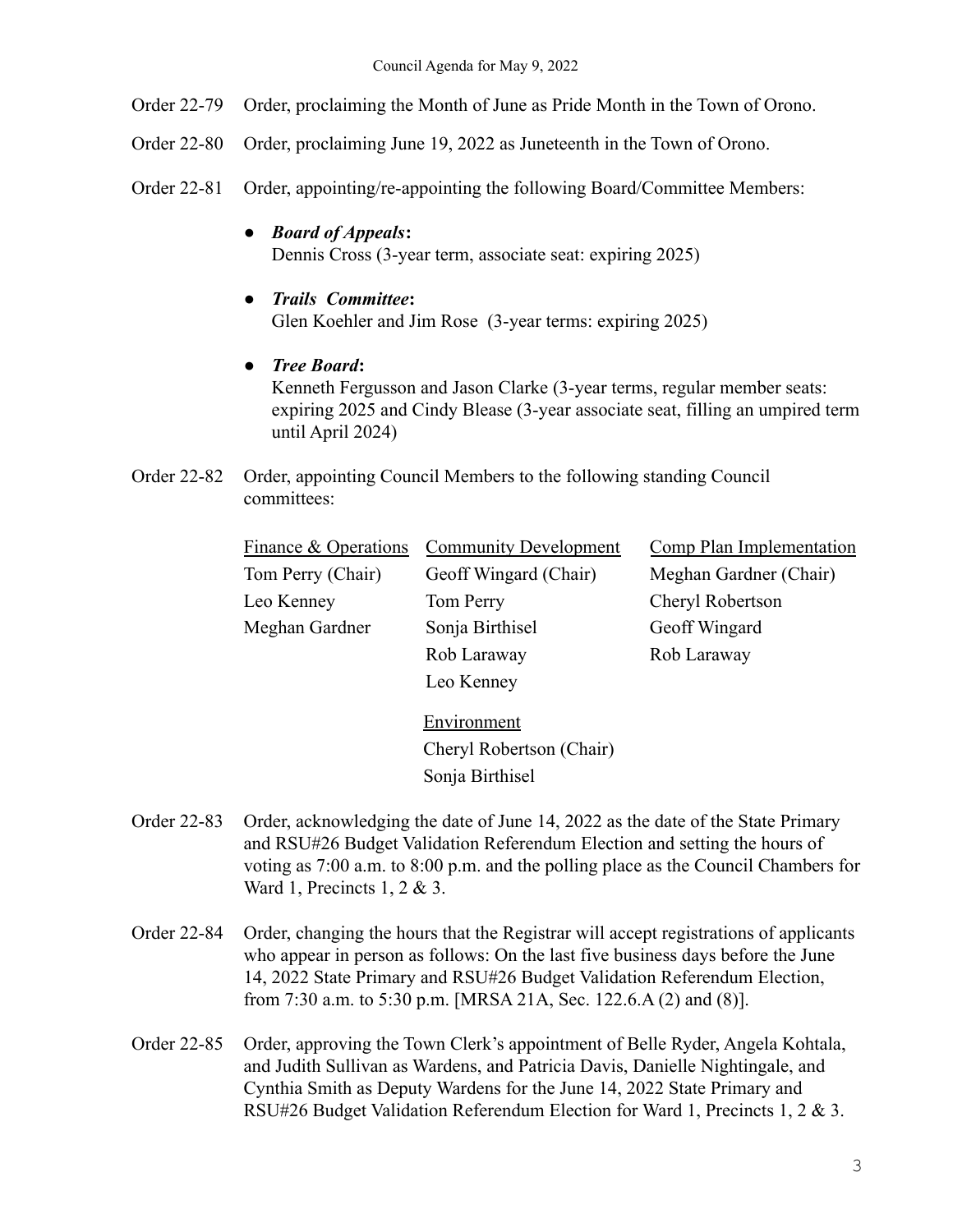Order 22-86 Order, amending the \$1,000,000 General Obligation Note dated May 14, 2021, and awarded to the Maine Municipal Bond Bank, Augusta, Maine by changing the maturity date to May 14, 2023, as shown on the attached Allonge, which is hereby adopted as if fully stated herein, and further to authorize the Treasurer and Chair of the Town Council to execute said Allonge and all other documents necessary to complete said amendment. *All other terms and conditions as stated in said General Obligation Note will remain the same.*

#### **8. New Business**

- Order 22-87 Order, approving the Zoning Change of Map 27-2 Lots 118, 119, and 121 (39 Pine Street (Orono Public Library), 10 Birch Street (Senior Center), and related parking lot) from Medium Density Residential to Village Commercial.
- Order 22-88 Order, approving the purchase of a Camera System for the Police Interview Room from Motorola Solutions of Allen, Texas in an amount not to exceed \$25,600 with funds drawn from the Police Asset Forfeiture Fund.
- Order 22-89 Order, authorizing the Town Manager to enter into a contract for Pavement Marking Services to Lucas Striping, LLC of Readfield in the amount of \$29,446 to be drawn from the approved Public Works Operating Budget.
- Order 22-90 Order, authorizing the Town Manager to allocate \$250,000 of the 2020 Infrastructure (Fiber) bond proceeds to fund additional expenses related to the Chapel Road/College Heights Drainage and Road Improvement Project
- Order 22-91 Order, authorizing the Town Manager enter into an agreement with Sebago Technics of South Portland, Maine for Engineering Services related to a Webster Neighborhood Traffic and Pedestrian Safety Study; and, further, to re-allocate \$9,900 remaining in the Water Street Capital Infrastructure Project to fund said Study.
- Order, 22-92 Order, authorizing the purchase of UV Lamps from UV Superstore in the amount of \$12,224; and, further authorizing the purchase of additional replacement bulbs of up to \$1,916, not to exceed the total budgeted amount of \$14,140 as approved in the FY22 WPCF Capital Budget with funds drawn from the WPCF Capital Reserve Account.

#### **9. Council Committee/Representative Reports**

- **10. Future Agenda Items/Items of Concern**
- **11. Public Petitions**
- **12. Public Comments**